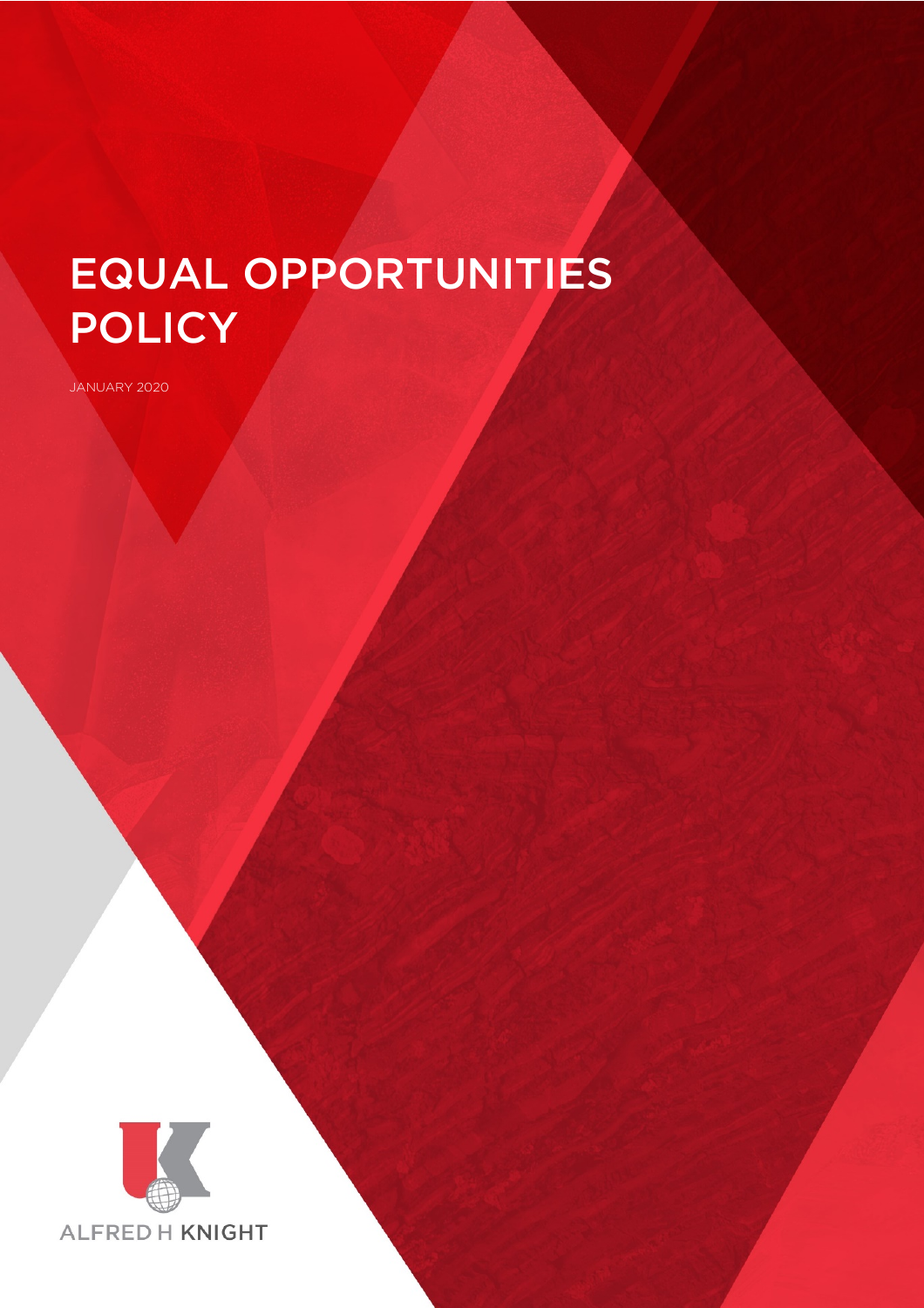

# Equal Opportunities Policy  $\overline{\phantom{a}}$

We are committed to promoting equal opportunities and avoiding unlawful discrimination in all aspects of employment across the business.

All of our employees and any job applicants will receive equal treatment regardless of who they are. We do not discriminate based on age, disability, gender reassignment, marital or civil partner status, pregnancy or maternity, race, colour, nationality, ethnic or national origin, religion or belief, sex or sexual orientation, or any other 'Protected Characteristic'.

We will take all reasonable steps to ensure that we provide a work environment that is free from harassment and bullying and in which all employees are treated with dignity and respect.

This policy lays out our approach to equal opportunities and to the avoidance of discrimination in the workplace.

A summary of our approach to equal opportunities is contained within the Company Handbook, which can be located on the intranet.

This policy does not form part of any employee's contract of employment and we may amend this document from time to time.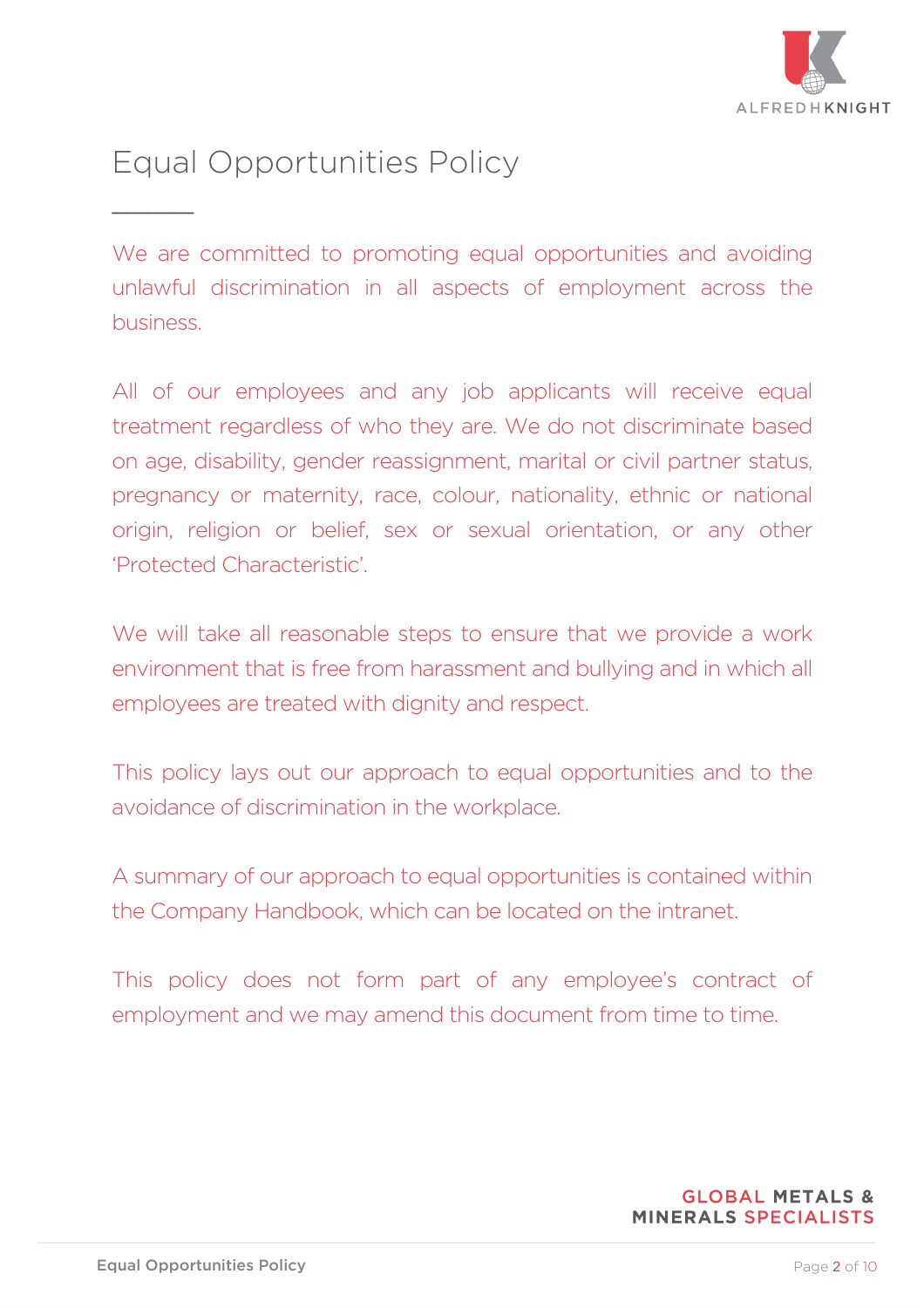

# Policy Statements

#### **WHO DOES THIS POLICY APPLY TO?**

 $\overline{\phantom{a}}$ 

- 1.1 It applies to all aspects of employment with us, including recruitment, pay and conditions, training, appraisals, promotion, conduct at work, disciplinary and grievance procedures, and termination of employment.
- 1.2 This policy applies to all employees, officers, consultants, contractors, casual workers and agency workers.

## 2 WHO IS RESPONSIBLE FOR THIS POLICY?

- 2.1 The Executive Management Team has overall responsibility for the effective operation of this policy and for ensuring compliance with discrimination law.
- 2.2 Day-to-day operational responsibility for this policy, including regular review of this policy, has been delegated to the Human Resources team and you should contact Human Resources in the first instance should you have any queries about the content of this document.
- 2.3 All managers must set an appropriate standard of behaviour, lead by example and ensure that those they manage adhere to the policy and promote our aims and objectives with regard to equal opportunities. In order to assist managers with this, all managers will be given appropriate training on equal opportunities awareness and equal opportunities recruitment and selection best practice. The Learning and Development department manager has overall responsibility for equal opportunities training. Should you have any queries regarding training or training material, please contact the Learning and Development team for information.
- 2.4 Anyone who is involved in management or recruitment who has any questions about the content or application of this policy should contact Human Resources for further information.
- 2.5 All employees, officers, consultants, contractors, casual workers and agency workers are responsible for the effective use and implementation of this policy.

## 3 DISCRIMINATION

- 3.1 AHK does not tolerate any unlawful discrimination in the workplace or otherwise.
- 3.2 You must not unlawfully discriminate against or harass other people including current and former employees, job applicants, clients, customers, suppliers and visitors. This applies both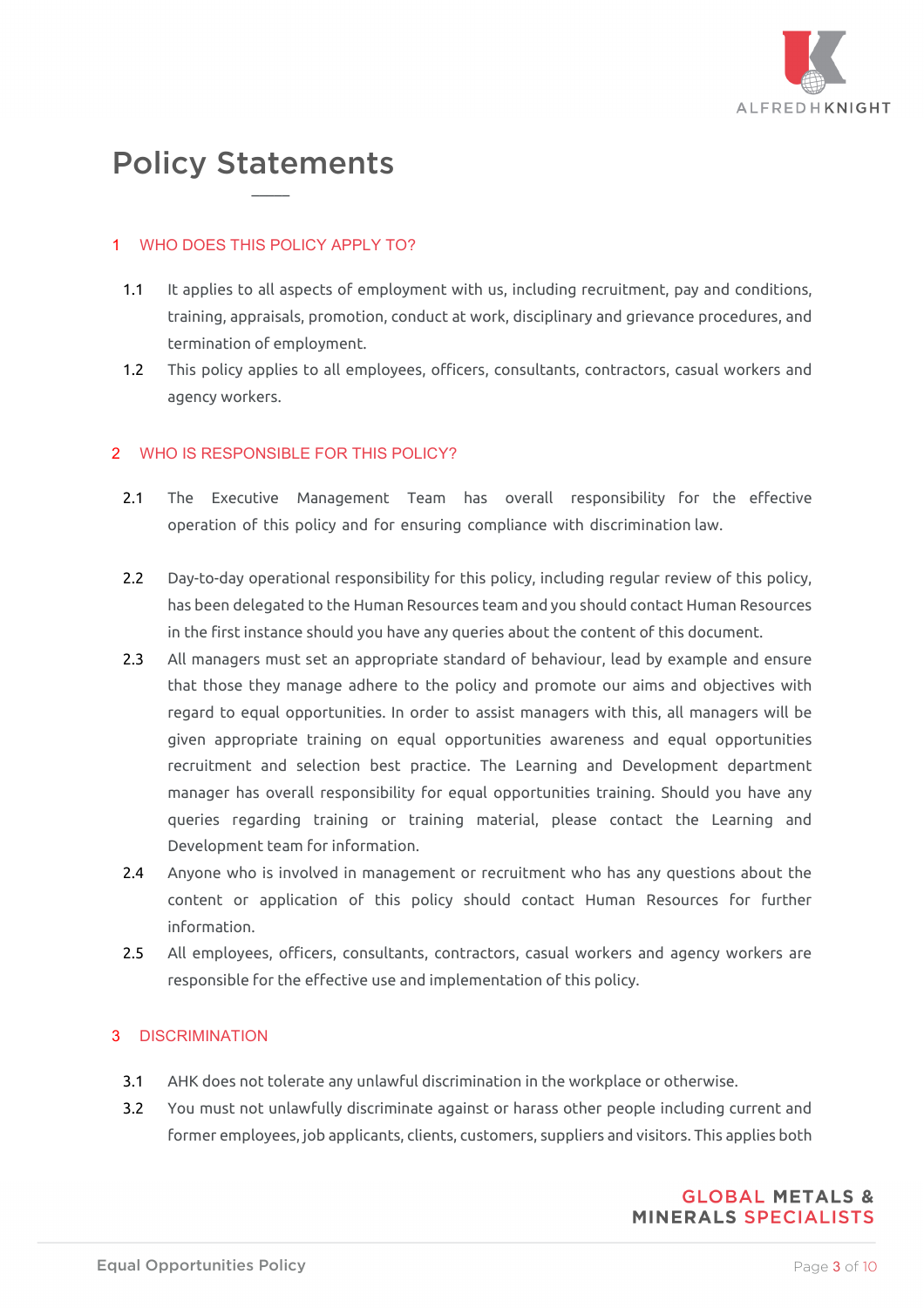

in and out of the workplace, including on any work-related trips or events including social events.

- 3.3 The following forms of discrimination are prohibited under this policy and are unlawful:
	- Direct discrimination: Direct discrimination is treating someone less favourably because of a Protected Characteristic. For example, rejecting a job applicant because of their religious views or because of their sexuality.
	- Indirect discrimination: This is a provision, criterion or practice that applies to everyone but adversely affects people with a particular Protected Characteristic more than others, and is not justified. For example, requiring a job to be done fulltime rather than part-time, with no entitlement to flexible working hours, would adversely affect the primary caregiver who may need to work part-time or have flexible working hours to deal with childcare commitments. Such a job requirement could be discriminatory unless it can be justified.
	- Harassment: This includes all forms of unwanted conduct including sexual harassment or cyberbullying related to a Protected Characteristic, which has the purpose or effect of violating someone's dignity or creating an intimidating, hostile, degrading, humiliating or offensive environment for him or her. Our Anti-harassment and Bullying Policy provides information regarding harassment and what you should do if you experience it.
	- Victimisation: This includes retaliation against someone who has complained or has supported someone else's complaint about discrimination or harassment.
	- Disability discrimination: This includes direct and indirect discrimination, any unjustified less favourable treatment because of the effects of a disability, and failure to make reasonable adjustments to alleviate disadvantages caused by a disability.

## 4 BULLYING AND HARASSMENT

- 4.1 Bullying and harassment can occur in the workplace and in any work-related setting outside the workplace, for example, during business trips and at work-related social events.
- 4.2 Bullying is offensive or intimidating behaviour or an abuse or misuse of power that undermines or humiliates another person. Bulling or harassment can occur in a number of different ways or situations, for example:
	- A person harasses another if they engage in unwanted conduct related to a protected characteristic, and the conduct has the purpose or effect of violating the other person's dignity, or creating an intimidating, hostile, degrading, humiliating or offensive environment for that other person;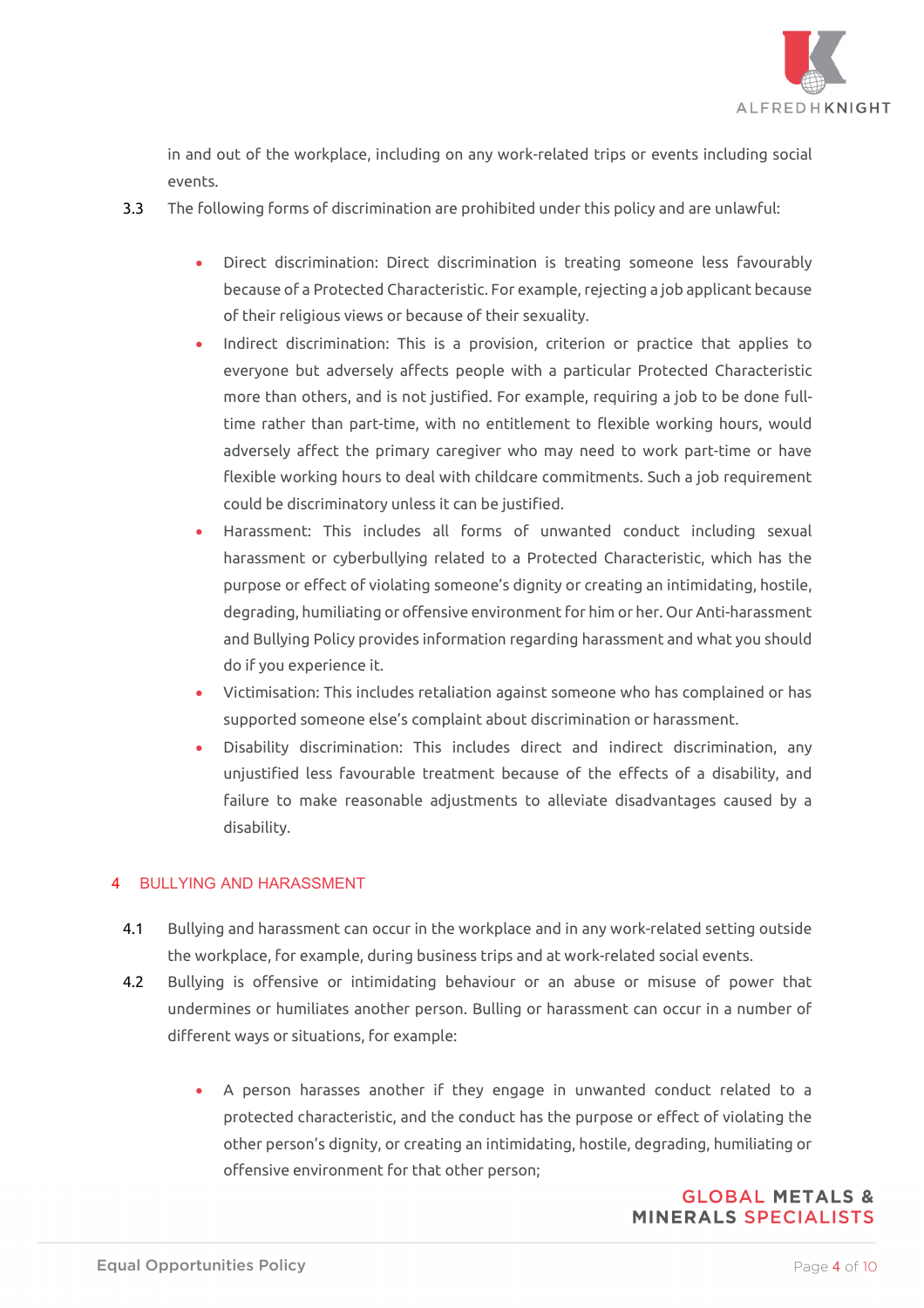

- A person harasses another if they engage in unwanted conduct of a sexual nature, and the conduct has the purpose or effect of violating the other person's dignity, or creating an intimidating, hostile, degrading, humiliating or offensive environment for that other person;
- A person harasses another if they or a third party engage in unwanted conduct of a sexual nature or that is related to gender reassignment or sex, the conduct has the purpose or effect of violating the other person's dignity, or creating an intimidating, hostile, degrading, humiliating or offensive environment for that other person, and because of that other person's rejection of or submission to the conduct, they treat that other person less favourably than they would treat them if they had not rejected, or submitted to, the conduct.
- 4.3 The unwanted conduct will still amount to harassment if it is based on the protected characteristic of a third party with whom the employee is associated and not on the employee's own anti-harassment protected characteristic, or if it was directed at someone other than the employee, or even at nobody in particular, but they witnessed it. In addition, harassment can include cases where the unwanted conduct occurs because it is perceived that an employee has a particular anti-harassment protected characteristic, when in fact they do not.
- 4.4 Conduct may be harassment whether or not the person intended to offend. Something intended as a "joke" or as "office banter" may offend another person. This is because different people find different levels of behaviour acceptable and everyone has the right to decide for themselves what behaviour they find acceptable to them.
- 4.5 Behaviour which a reasonable person would realise would be likely to offend an employee will always constitute harassment without the need for the employee having to make it clear that such behaviour is unacceptable, for example, touching someone in a sexual way. With other forms of behaviour, it may not always be clear in advance that it will offend a particular employee, for example, office banter and jokes. In these cases, the behaviour will constitute harassment if the conduct continues after the employee has made it clear, by words or conduct, that such behaviour is unacceptable to him or her. A single incident can amount to harassment if it is sufficiently serious.

#### 5 CYBERBULLYING

- 5.1 It is our aim to provide a safe working environment in which preventative measures are in place to deter cyberbullying.
- 5.2 In order to do this, all employees should be aware what constitutes cyberbullying and how to report it.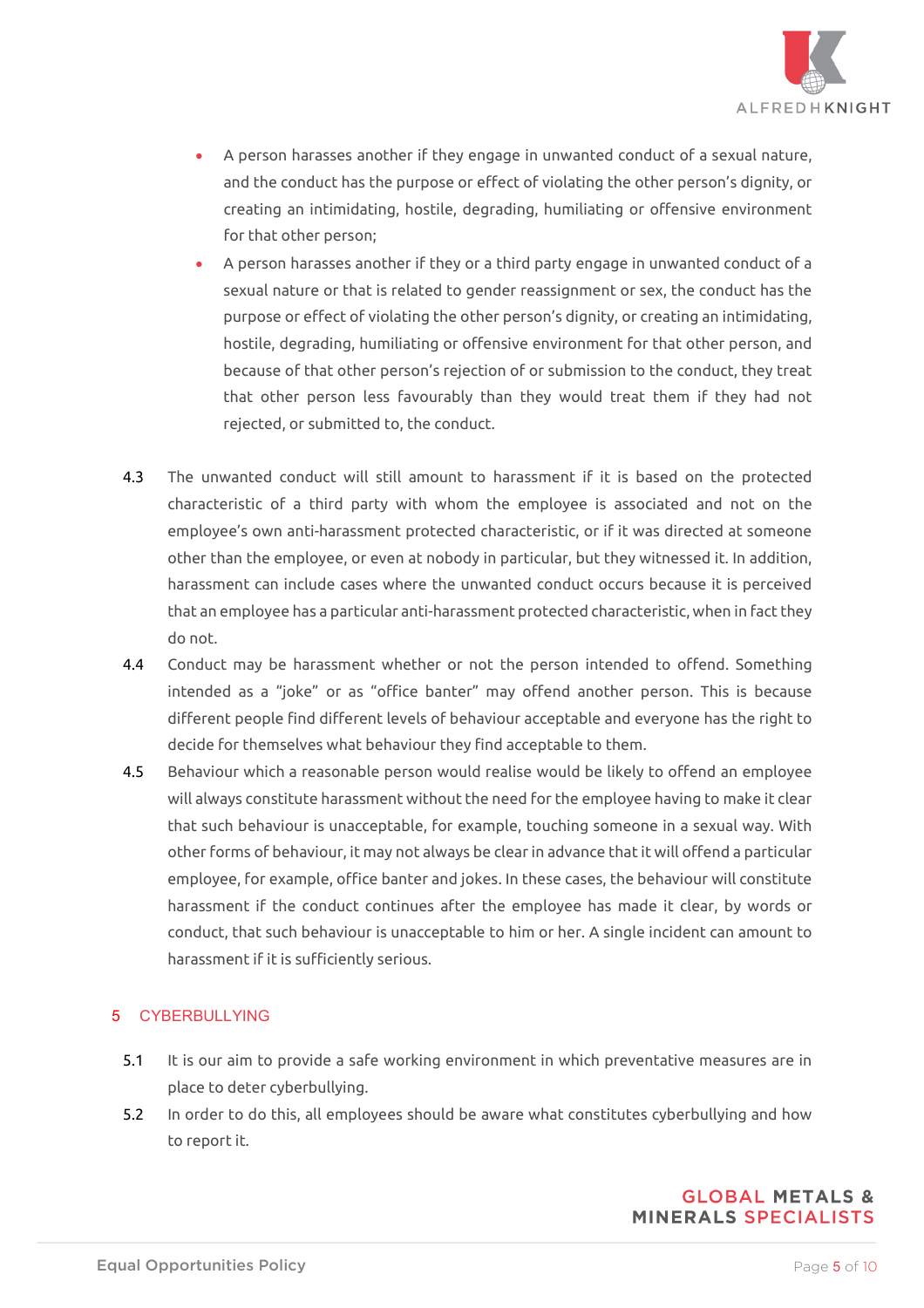

#### 5.3 Cyberbullying includes:

- offensive e-mails sending offensive e-mails to a colleague (even if this is meant as a joke) — and continuing to send similar messages having already been asked to stop;
- e-mail threats this might also include ostensibly relatively inoffensive messages in terms of actual content where it is the implied meaning behind the message that constitutes a form of bullying. An example of this might be where a superior is using e-mail to bombard an employee with more work than he or she can handle, while other members of the team are not being treated in the same way;
- posting blogs and leaving comments on social networking sites it may be that person does not experience any direct form of cyberbullying, being unaware that the bully is posting offensive messages about him or her on sites in the public domain;
- propagating defamatory gossip about employees on social networking sites and blogs;
- threats or offensive comments sent to a person's mobile phone via SMS text messages;
- harassment by e-mail sending persistent e-mails to a person when previous e-mail approaches have been rejected;
- sharing a person's private data online posting somebody's personal details, i.e. those which they would not normally want to share with complete strangers, such as home addresses and phone numbers — in such a way that they becomes available to the general public;
- picture/video-clip bullying via mobile phone cameras;
- chat room bullying; and
- bullying via websites.
- 5.4 Cyberbullying is similar to other forms of bullying in many respects but unlike some other forms of bullying, the size of the audience can be vast, it can be relatively anonymous and electronically-circulated messages can be difficult to control.
- 5.5 If you experience cyberbullying or know of an employee who is experiencing cyberbullying, you are encouraged to inform your manager or a member of the Human Resources Department. All complaints will be taken seriously, investigated appropriately and in so far as possible will remain confidential throughout.

## 6 RECRUITMENT AND SELECTION

6.1 Discrimination will play no part in recruitment, promotion or other selection exercises such as redundancy. These selection exercises will be conducted based on merit and candidate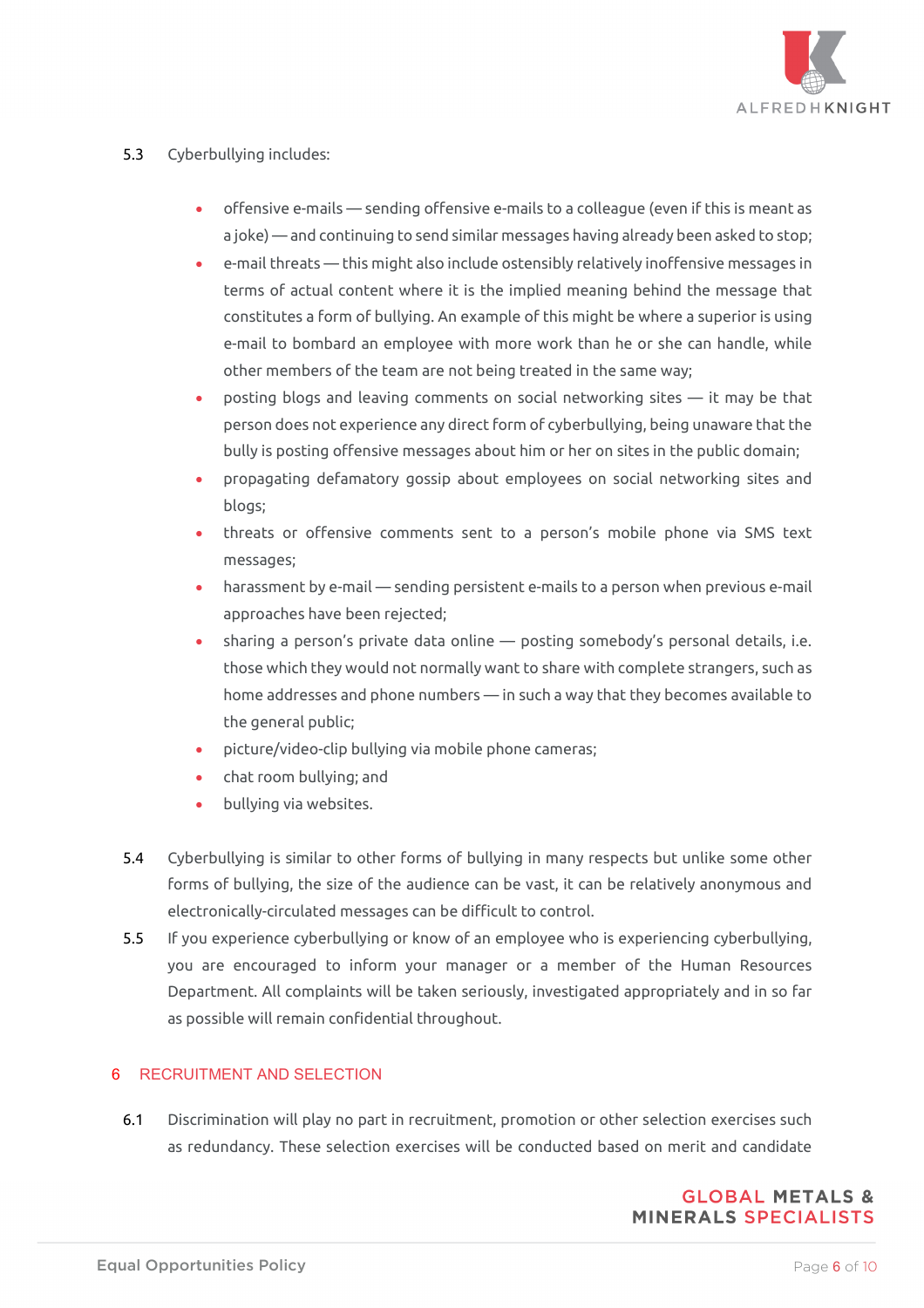

suitability only, and against the objective criteria applicable to each individual in their role, in order to avoid discrimination in the workplace.

- 6.2 Shortlisting should be done by more than one person and with the involvement of the Human Resources Department, where possible. In some cases, shortlisting of candidates will be undertaken by a third party on behalf of the business. We will aim to review our recruitment procedures regularly to ensure that individuals are treated based on their relevant merits and abilities.
- 6.3 Employment vacancies may be advertised internally and externally.
- 6.4 Vacancy advertisements will aim to positively encourage applications from all suitably qualified and experienced persons.
- 6.5 Vacancies should generally be advertised to a diverse section of the labour market. Where appropriate, the Human Resources Department may approve the use of lawful exemptions to recruit someone with a particular Protected Characteristic, for example, where the job can only be done by a woman or requires a candidate to hold certain qualifications. The advertisement should specify the exemption that applies and why the exemption applies.
- 6.6 Advertisements for vacancies should avoid stereotyping or using wording that may discourage particular groups from applying, save where, for example, certain qualifications are required for a particular role.
- 6.7 Job applicants should not be asked questions that might suggest an intention to discriminate on grounds of a Protected Characteristic. For example, applicants should not be asked whether they are pregnant or planning to have children.
- 6.8 Questions regarding health or disability should not be put to job applicants before a job offer is made, except in limited circumstances and only with the approval of the Human Resources Department. For example:
	- There may be occasions where it is necessary to ask questions in order to establish if an applicant can perform an intrinsic part of the job (subject to any reasonable adjustments);
	- Questions may need to be asked to establish if an applicant is fit to attend an assessment or any reasonable adjustments that may be needed at interview or assessment;
	- Positive action to recruit disabled persons;
	- Equal opportunities monitoring (which will not form part of the selection or decisionmaking process); and
	- Where appropriate, job offers can be made conditional on a satisfactory medical check.
- 6.9 We are required by law to ensure that all employees are entitled to work in the UK or in the location where the vacancy is available. We will not make any assumptions about immigration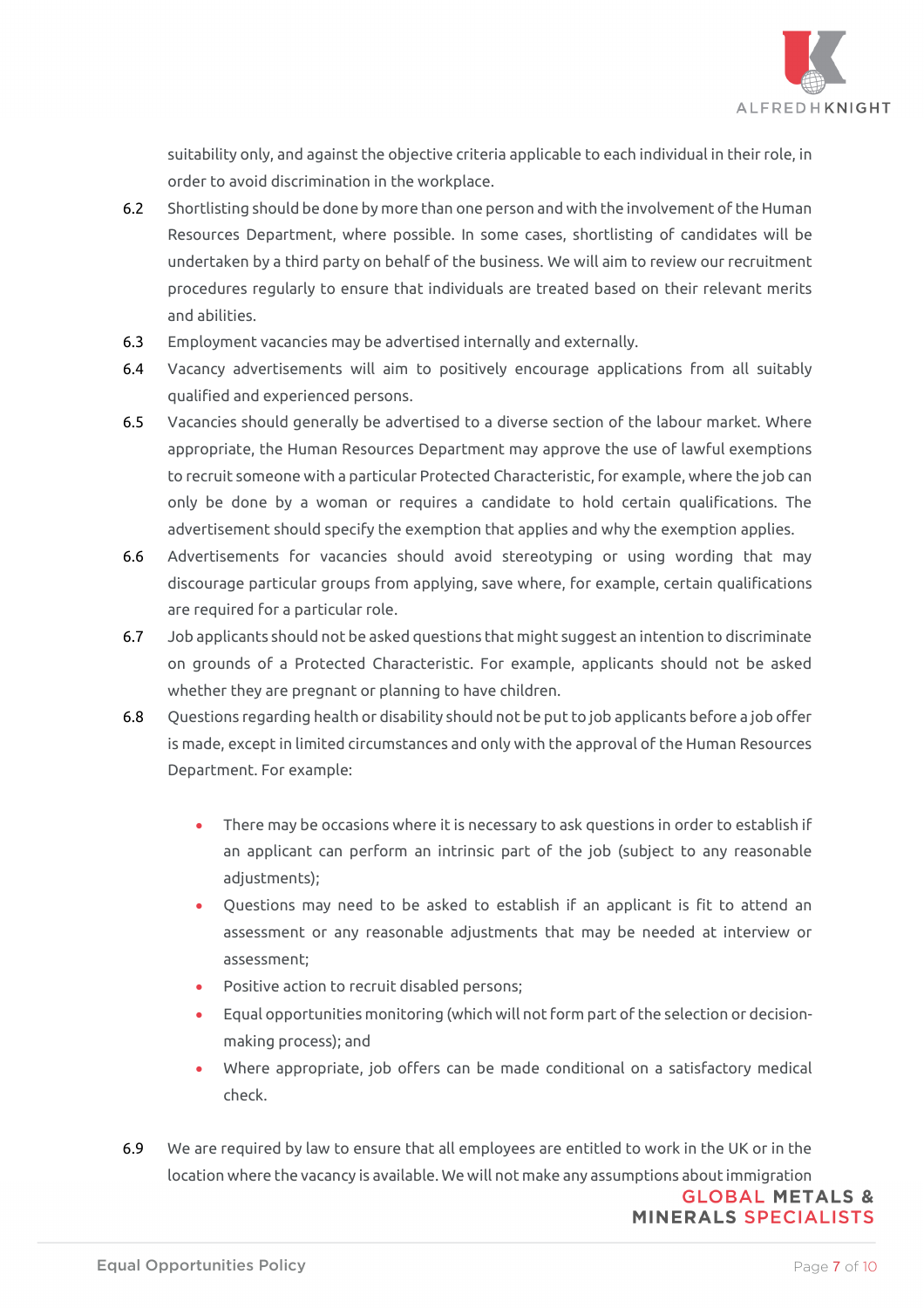

status based on appearance or apparent nationality. All prospective employees, regardless of nationality, must be able to produce original documents (such as a passport) before employment starts, to satisfy current immigration legislation. The list of acceptable documents is available from the Human Resources Department or UK Visas and Immigration.

#### 7 TRAINING AND PROMOTION AND CONDITIONS OF SERVICE

- 7.1 AHK will train all line managers in this policy to help them identify and deal effectively with discriminatory acts or practices or acts of harassment or bullying.
- 7.2 Line managers will be responsible for ensuring that they actively promote equal opportunities within their department.
- 7.3 Every employee will be provided with training to help them understand their rights and responsibilities in relation to equal opportunities at work and what they can do to create a work environment that is free from discrimination, bullying and harassment.
- 7.4 You will be provided with training in respect of the metals and mining industry, and appropriate training for your role. You will also be required to complete mandatory online learning modules such as health and safety in the work place.
- 7.5 Any additional training required will be identified through appraisals that we will aim to conduct on a regular basis.
- 7.6 Where a promotional system is in operation, this will not be discriminatory and will be reviewed from time to time to assess how it works in practice and to ensure it is fit for purpose.
- 7.7 You will be given appropriate access to training to enable you to progress within the organisation and all promotion decisions will be made on the basis of merit.
- 7.8 Should you wish to undertake any further training or training that falls outside of the scope of your role, you should speak with your line manager.
- 7.9 Our conditions of service, benefits and facilities are reviewed regularly to ensure that they are available to all of you who should have access to them and that there are no unlawful obstacles to accessing them.

## 8 EQUAL PAY

- 8.1 AHK is committed to equal payment in employment.
- 8.2 It believes its male and female employees should receive equal pay for like work, work rated as equivalent or work of equal value. In order to achieve this, AHK will endeavour to maintain a pay system that is transparent, free from bias and based on objective criteria.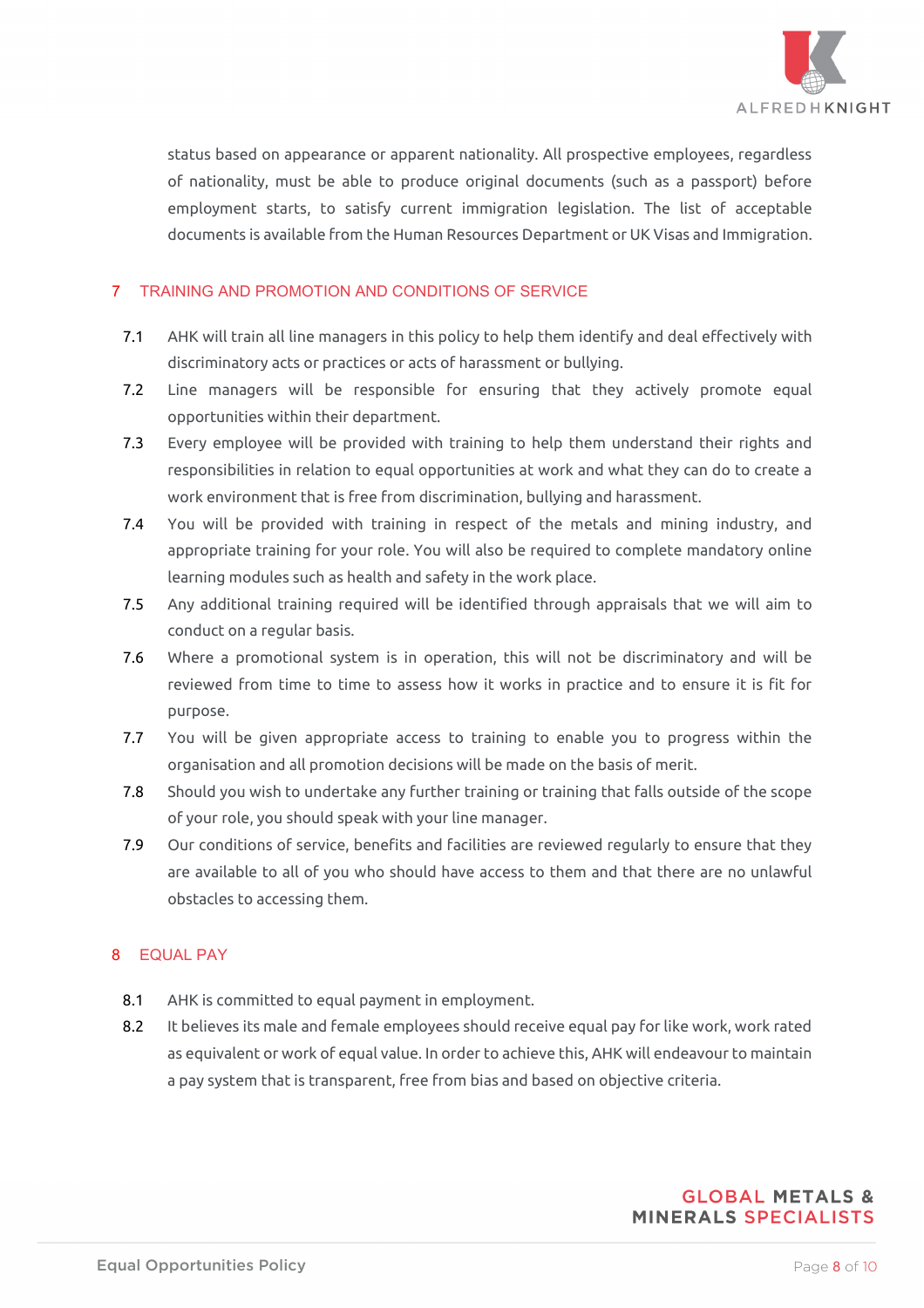

# 9 DISABILITIES

- 9.1 We will have regard to our duty to make reasonable adjustments to work provisions, criteria and practices or to physical features of work premises or to provide auxiliary aids or services in order to ensure that any disabled person is not placed at a substantial disadvantage in comparison to a person who is not disabled.
- 9.2 If you are disabled or become disabled, we encourage you to provide us information relevant to your condition so that we can support you as and where appropriate.
- 9.3 If you experience difficulties at work because of your disability, you may wish to contact [your line manager OR the Human Resources Department] to discuss any reasonable adjustments that would help overcome or minimise the difficulty. The Human Resources Department may wish to consult with you and your medical adviser about possible adjustments. We will consider the matter carefully and try to accommodate your needs within reason. If we consider a particular adjustment would not be reasonable we will explain our reasons and try to find an alternative solution where possible.
- 9.4 We will monitor the physical features of our premises to consider whether they might place anyone with a disability at a substantial disadvantage. Where necessary, we will take reasonable steps to improve access.
- 9.5 If any disability prevents you from undertaking a particular role within the business, we shall use our best endeavours to provide you with suitable options for reassignment within the organization.

#### 10 PART-TIME AND FIXED-TERM WORK

10.1 Part-time and fixed-term staff should be treated the same as comparable full-time or permanent staff and enjoy no less favourable terms and conditions (on a pro-rata basis where appropriate), unless different treatment is justified. For example, a part-time worker still receives an annual leave entitlement but will not receive the same annual leave entitlement as a full-time employee.

#### 11 TERMINATION OF EMPLOYMENT

- 11.1 We will ensure that redundancy criteria and procedures are fair and objective and are not directly or indirectly discriminatory.
- 11.2 We will also ensure that disciplinary procedures and penalties are applied without discrimination, whether they result in disciplinary warnings, dismissal or other disciplinary action.